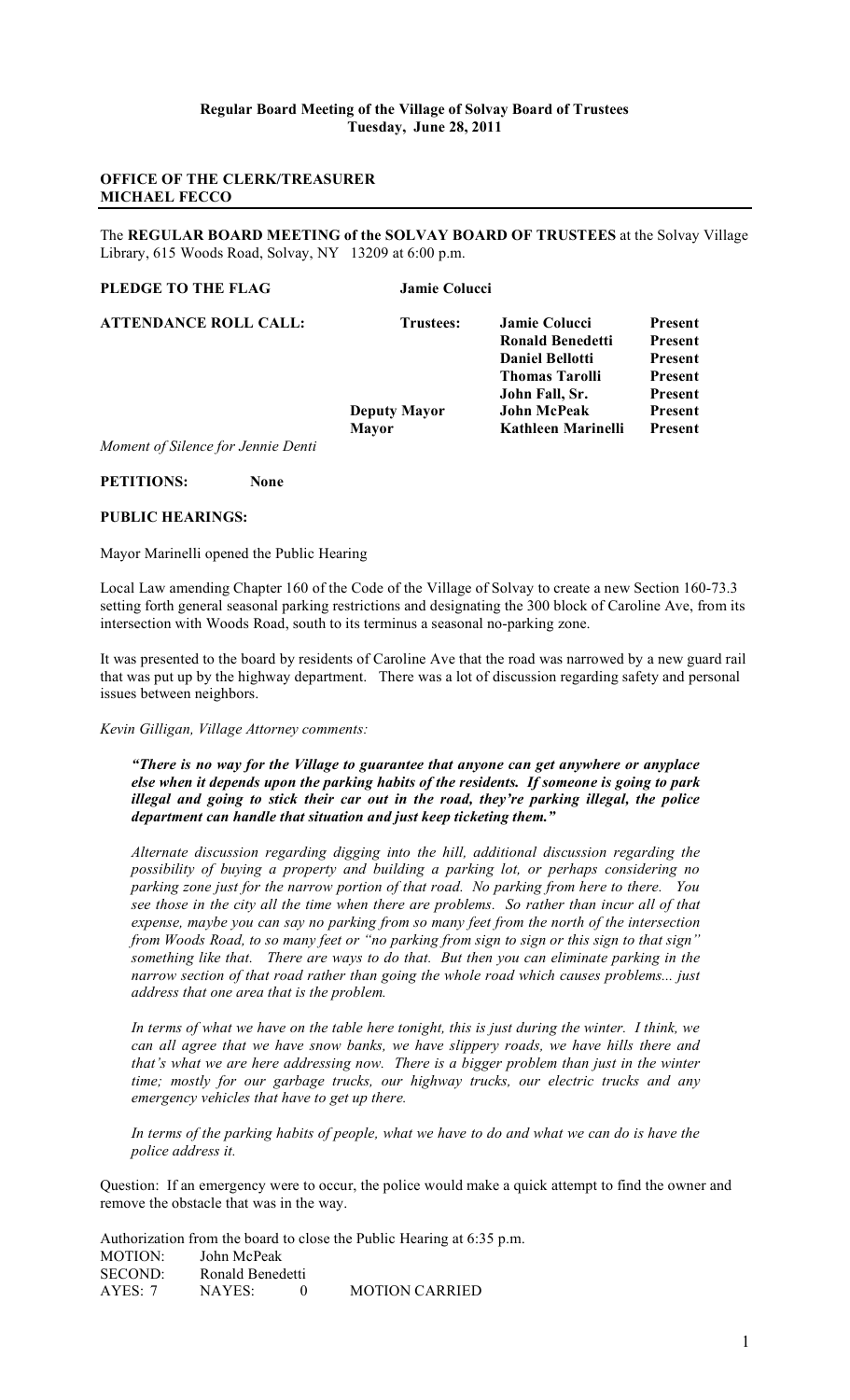# **COMMITTEE REPORTS:**

## **Administrative:**

A letter was received for the Mayor and Board of Trustees on behalf of the Memorial Day sponsors, Veterans of Foreign War from Post 2893- Stanley Geddes Veterans, sending their sincere thanks for their time and effort for making the Memorial Day ceremony a success. Commander Post 2893, Robert Mancabelli.

A letter was received for Mark Cazzolli from the Solvay Geddes Veterans Association, extending their gratitude for their outstanding work from Mark and staff. There were many compliments regarding the memorial park grounds, leadership and flower boxes, and workmanship before and after the ceremony. For all their efforts, they are giving the Highway Department a pizza and wings party for the staff of their day of choice. Mike Masterpole, President of the Geddes Veterans.

A letter was received from the County of Onondaga stating they certified our payroll period ending May 19, 2011 in accordance to Section 100 of the Civil Service Law from May 31, 2010 with no exceptions. The Village met every aspect of the Civil Service Law.

## Legal: It will be discussed during the meeting

## **Treasurer:**

Nothing at this time but this month has been busy with collecting the taxes and Mike thanked the all the girls in the office for their help.

- **Police** 0 follow up investigations;<br>10 felony arrests
	- felony arrests,
	- 62 misdemeanors and other arrests,
	- 185 vehicle traffic tickets,
	- 3 DWI,
	- 0 juvenile arrests,
	- 47 parking tickets issued and
	- 12 investigated car accidents.
	- 1575 business checks

# **Total for May 2011: 998 calls**

CAPE program on William Street is lower and it eliminated the problem with three arrests and went almost 10 days without one call on that street. We're down about 60 % of calls. The next street for CAPE will be the 400 block of First Street. The residents of First Street will be notified.

Phase II of the Police Academy has begun with 10 police departments participating.

## **Electric:**

The Mathews Substation project has started with some preliminary work, by the end of July to the middle of August. We will start to transfer loads to the Bridge Street substation . Some transfers will require short outages and we will notify who will be involved well ahead of time, so people can prepare. Some of this will take place on weekends.

Village crews will be starting work on the distribution lines that will feed all of the pump stations for the lake clean up project for Honeywell in the next few weeks. This work will be paid for by Honeywell, for this project. T&M

Reminder: that the energy efficient program is in place, and will be ongoing with the rebate, insulation and commercial lighting programs for our residents. Trees will be cut down soon and poles will be replaced

## **DPW/Highway:**

Pool opened and everything went smoothly. The Village hall will collect the money from the pool's swimming lessons and admission fees.

The Refuse and Recycle Guidelines for the highway will be discussed at the highway meeting on Tuesday, July 12, 2011 at 5:30 p.m. at the Village Hall conference room as Nadine Bell, Attorney will be present.

Sidewalk repairs are ongoing all over the Village. Storm drains, pot holes, etc being done in the village. They will get a list of streets that need to be done.

The Woods Road ball field has been graded and watered down and looks good. The next phase is the top soil. The field has to be secured and fenced off.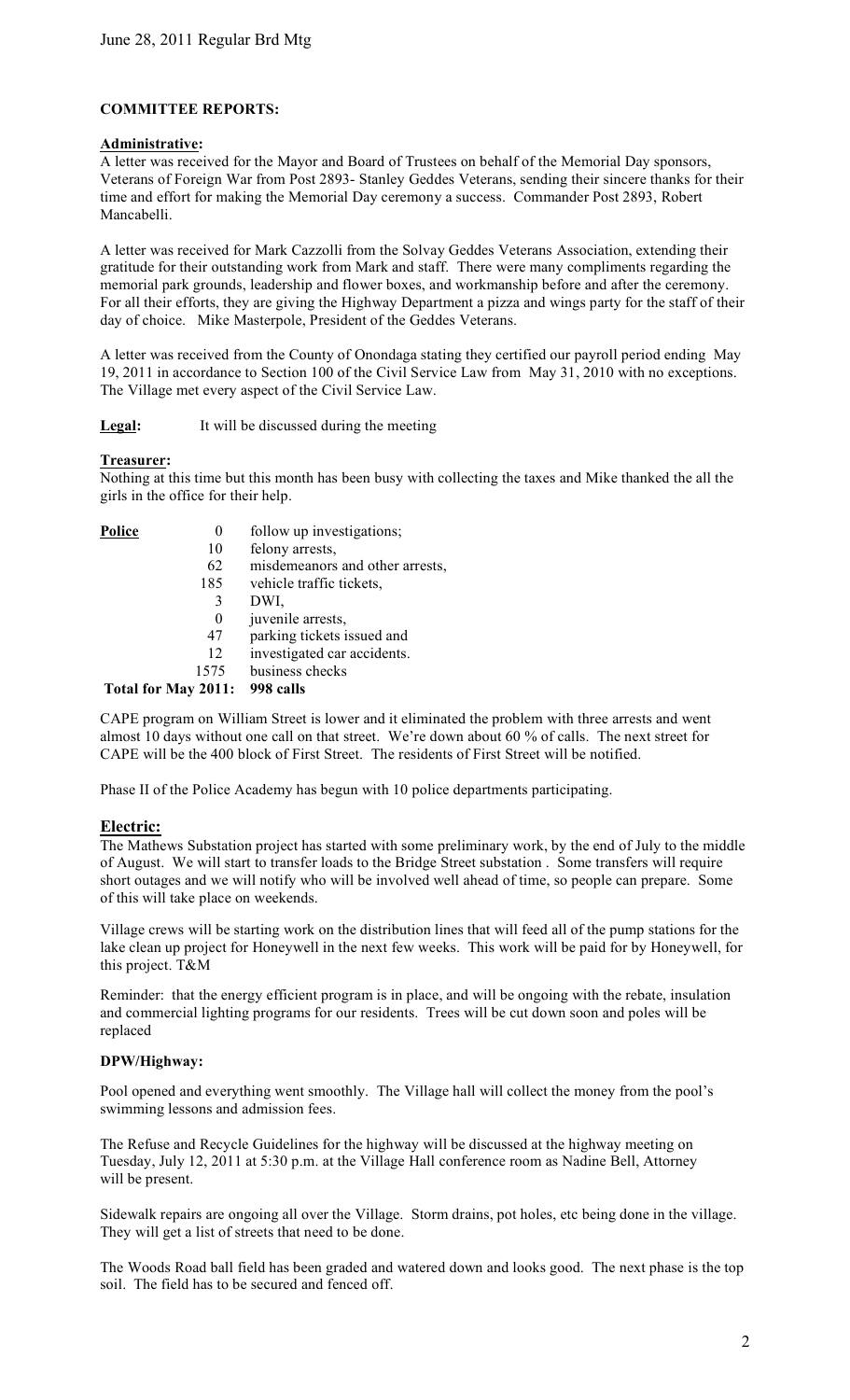Money will be disbursed from FEMA and Mark would like the officials to attend the meeting.

Waiting to hear from the Solvay Geddes Tiger's Youth Center regarding the \$14,000 they were going to give the village.

Regarding the City Asphalt plant: It is nice but they don't know what the prices will be if we agree to purchase the inter-municipal agreement. We should enter into this whether we use or not. If at some point we need it in a hurry to get some tar, the Village will get it more rapidly. If the Village accepts it, we can use it or don't use it just in case we need it.

## **Library:**

Cara Burton thanked Mark Cazzolli and the Highway Department for a variety of things and the picnic tables that were delivered to the library. Also, Cara thanked the Solvay Fire Department for use of the Fire Department for the library book sale that the Friends of the Library sponsored as their fundraiser.

The Summer Reading Program is now going on and many students from the elementary and middle schools have gotten library cards and are taking out books. Please check the web site for activities.

#### **Codes:**

Donna Taggart is working with Mark Cazzolli, Highway Supervisor on trash issues. The Codes Department is now posting the violations on the house when ever possible. The Code Enforcement officers sent out letters informing residents that they are currently working on inspections on the rental units in the west side of the village. They are waiting for Jim Stevers to come on board after approval to hire him. The banks have been taking care of the properties on Heritage Circle and Barclay Rd.

The Code Office has issued twenty one (21) tickets on property for next court.

### **Stormwater:**

Village of Solvay June 28, 2011 Regular Board Meeting Stormwater Report

#### **Solvay Library Director**

Thanks to Library Director Cara Burton for her efforts in educating Village residents, as well as those in surrounding communities, about stormwater issues. In addition to displays within the library proper, a recent article she authored outlining how the Village is addressing stormwater concerns was published in the June 9th Neighbors West.

## **CNY Intermunicipal Stormwater Coalition Meeting – 6/17/2011**

This meeting of the full Coalition had a very aggressive agenda. Of interest:

Matthew Millea, Deputy County Executive, presented what the EPA's designation of Syracuse & Onondaga County as a "Green Community" means to the region and the potential opportunities for MS4 communities to take advantage of it by expanding the "Save the Rain" program in the future.

David Tessier of the Town of Manlius was elected as Interim Chair. David's been a member of both the Steering and Organizational Committees. Full elections will be held during the first meeting of 2012.

Central New York Regional Planning & Development Board (CNYRPDB) will serve as treasurer given that a grant in their name will fund the Coalition through 2012. A financial officer elected by the Coalition will review financial reports provided by CNYRPDB.

The Organizational Committee, of which I am a member, agreed to stay on until the end of 2011 to serve as an ad hoc Executive Committee.

The revised Memorandum of Agreement, which now includes the Coalition's bylaws, was distributed and discussed. Copies have been provided to the Stormwater Committee members and Village Attorney for review. Comments should be sent to me by July 8th so they can be submitted to the Organizational Committee for review. Adoption by this Board of the revised MOA needs to be done so by August 31, 2011. (MOA was reviewed by several attorneys before the final draft was approved and distributed.)

Several working groups were formed to look at: language in the current MS4 permit as it relates to stormwater local laws adopted by MS4 communities, maintenance agreements for stormwater practices located on private property and documenting green infrastructure implementation issues.

A Technical Committee was formed to review permit requirements and modeling needs to meet the "No Net Increase" in discharge of pollutants of concern. They will oversee the development of an RFP for consultant services.

# **NYS Environmental Facilities Green Innovation Grant Program**

As reported at the April Board meeting, the Village received a \$266K grant for the construction of the Mathews Avenue and Phosphorus Removal Storm Water Filtration System which requires a 10% local match.

Recently, Mark Cazzolli and I met with W-M Engineers to discuss the implementation of the project. All agreed that the Village was capable of providing some in-kind services to help reduce that required match. W-M is presently formulating the work plan which needs to be submitted and approved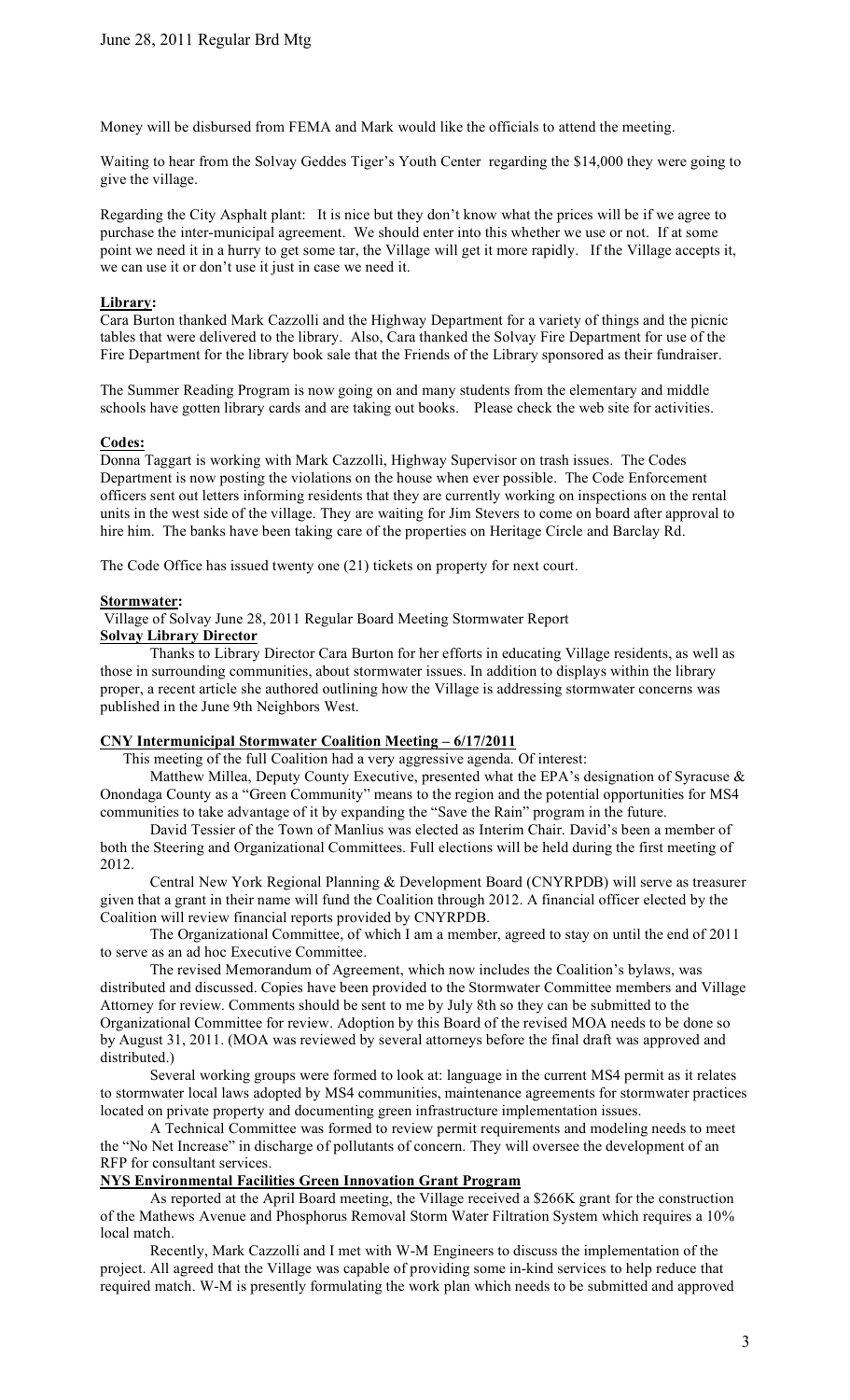by the Environmental Facilities Corporation, provider of the grant. That work plan should be reviewed and approved by this Board prior to submission. That process can be accomplished with a presentation to all the Board members during an upcoming committee meeting.

### **RESOLUTIONS:**

- 1. Authorization from the Board to approve the minutes from the May 24, 2011 Regular Board Meeting to be accepted and the Reading of the Minutes to be herewith dispensed. MOTION: John Fall Sr SECOND: Ronald Benedetti AYES: 7 NAYES: 0 MOTION CARRIED
- 2. Authorization from the Board to approve the minutes from the June 14, 2011 Special Board Meeting to be accepted and the Reading of the Minutes to be herewith dispensed. MOTION: Jamie Colucci<br>SECOND: John Fall Sr John Fall Sr AYES: 7 NAYES: 0 MOTION CARRIED
- 3. Authorization from the Board to upgrade Charles Orr's job title from Line Worker I to Line Worker II effective 6/30/11 at an hourly rate of \$31.23. MOTION: John Fall Sr SECOND: Ronald Benedetti<br>AYES: 7 NAYES: 0 AYES: 7 NAYES: 0 MOTION CARRIED
- 4. RESOLUTION VILLAGE BOARD MEETING VILLAGE OF SOLVAY June 28, 2011

The following resolution was offered by \_\_\_\_Trustee McPeak \_\_\_, who moved its adoption, seconded by Trustee Colucci , to wit:

**WHEREAS**, pursuant to the provisions of the Municipal Home Rule Law, a proposed local law titled Local Law No. C of 2011, "A Local Law Amending Chapter 160 of the Village of Solvay Code, which Local Law would create a new Section 160-73.3 setting forth General Seasonal Parking Restrictions and Designating the 300 Block of Caroline Avenue, from its intersection with Woods Road, south to its Terminus a Seasonal No-Parking Zone was presented and introduced at a regular meeting of the Village Board of the Village of Solvay held on May 24, 2011; and

**WHEREAS,** a public hearing was held on such proposed local law on the 28th day of June, 2011 by the Village Board of Trustees of the Village of Solvay and proof of publication of notice of such public hearing, as required by law, having been submitted and filed, and all persons desiring to be heard in connection with said proposed local law having been heard, and said proposed local law having been in the possession of the members of the Village Board of the Village of Solvay in its final form in the manner required by Section 20 of the Municipal Home Rule of the State of New York; and

**WHEREAS**, at its May 24, 2011 meeting, this Board determined that the enactment of Proposed Local Law C of 2011 is a Type II action thus concluding the SEQR review process; and

**WHEREAS**, it is in the public interest to enact said Proposed Local Law No. C of 2011. **NOW, THEREFORE**, it is

**RESOLVED**, that the Village Board of the Village of Solvay, Onondaga County, New York, does hereby enact Proposed Local Law No. C of 2011 as Local Law No. 4 of 2011 as follows:

VILLAGE OF SOLVAY LOCAL LAW 4-2011

A Local Law Amending Chapter 160 of the Village of Solvay Code

A LOCAL LAW AMENDING CHAPTER 160 OF THE CODE OF THE VILLAGE OF SOLVAY TO CREATE A NEW SECTION 160-73.3 SETTING FORTH GENERAL SEASONAL PARKING RESTRICTIONS AND DESIGNATING THE 300 BLOCK OF CAROLINE AVENUE, FROM ITS INTERSECTION WITH WOODS ROAD, SOUTH TO ITS TERMINUS A SEASONAL NO-PARKING ZONE.

Be it enacted by the Village of Solvay, that this Local Law amends Chapter 160 of the Code of the Village of Solvay (hereinafter "Code"), titled "Vehicles and Traffic," to impose seasonal parking restrictions, as follows:

**SECTION 1.** LEGISLATIVE INTENT AND FINDINGS

 The Village Board of Trustees of the Village of Solvay, declares its intent to be, the creation of a new section within Chapter 160 of the Code to create seasonal parking restrictions and the designation of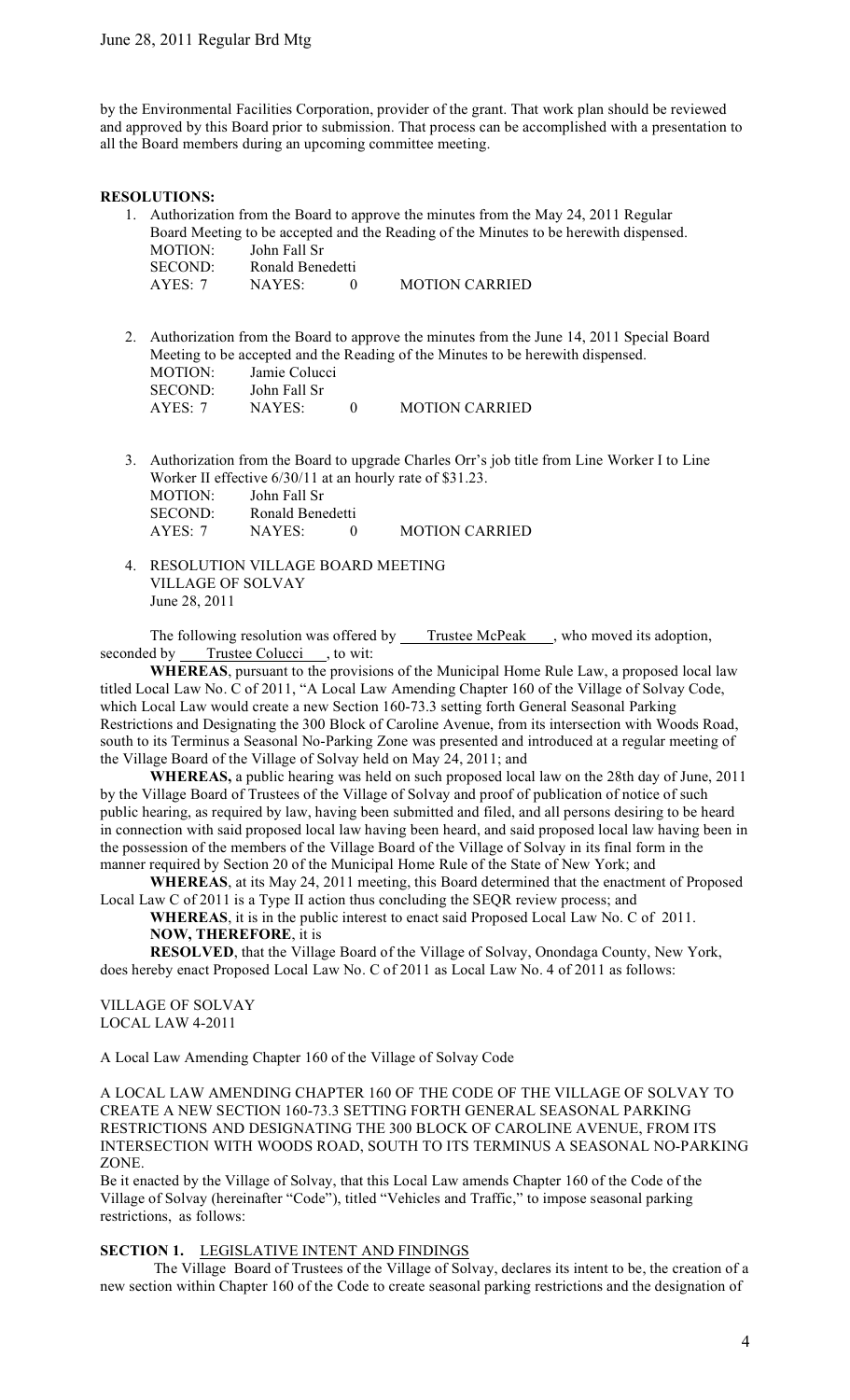the 300 block of Caroline Avenue, from its intersection with Woods Road, south to its terminus to be a "seasonal no parking zone". The Board finds that there are certain roads and streets within the Village which are historically narrow. Especially during the winter months, parking within these areas can present difficulties for snow plows, garbage trucks, recycling trucks and other users of the highway. Therefore, the Village Board has determined that the enactment of seasonal parking restrictions will facilitate municipal services and use of the affected areas by the motoring public.

**SECTION 2**. CHAPTER 160 OF THE CODE OF THE VILLAGE OF SOLVAY IS AMENDED TO ADD A NEW SECTION 160-73.3 TITLED "SEASONAL PARKING PROHIBITED IN DESIGNATED AREAS" AND SHALL DESIGNATE THE FOLLOWING AS SEASONAL NO PARKING AREAS BETWEEN NOVEMBER 1 AND APRIL 1 OF THE NEXT SUCCEEDING YEAR:

"Section 160-73.3. Parking is prohibited in designated areas, seasonally between November 1 of each year and April 1 of the next succeeding year. Name of Street Side Side Location

| Name of Street             | Side | Location                          |
|----------------------------|------|-----------------------------------|
| 300 Block, Caroline Avenue | Both | From its intersection with        |
|                            |      | Woods Road south to its terminus" |

## **SECTION 3.** NO PARKING ZONE DESIGNATED

Both sides of the 300 Block of Caroline Avenue, from its intersection with Woods Road, south to its terminus is hereby designated as a seasonal no parking zone.

**SECTION 4.** EFFECTIVE

This local law shall take effect upon its filing with the New York Secretary of State. The question of the adoption of the foregoing resolution was duly put to a vote and upon

roll call, the vote was as follows:

| Jamie Colucci         | Trustee    | Voted | Yes        |
|-----------------------|------------|-------|------------|
| Ronald Benedetti      | Trustee    | Voted | Yes        |
| Daniel Bellotti       | Trustee    | Voted | Yes        |
| Thomas Tarolli        | Trustee    | Voted | Yes        |
| John Fall, Sr.        | Trustee    | Voted | <b>Yes</b> |
| John McPeak           | Trustee    | Voted | Yes        |
| Kathleen A. Marinelli | Mayor<br>. | Voted | Yes        |

The foregoing Resolution was thereupon declared duly adopted. **DATED:** June 28, 2011

5. Authorization from the Board to hire James Stevers, part time Codes Department Officer with a salary of \$18.25 per hour not to exceed \$14,000.00 beginning August 2, 2011. MOTION: John McPeak SECOND: John Fall Sr

AYES: 7 NAYES: 0 MOTION CARRIED

6. Authorization from the Board of Trustees to approve

**WHEREAS**, the property described by the following tax map number(s) and located at the following address(s) is/are in the Village of Solvay, is/are owned by the following owner(s); and

 **WHEREAS**, as the aforesaid property owner(s) allows the property to accumulate high weeds, brush, grass, trash, debris, or other matter, in a manner that is unhealthy, hazardous, or dangerous and in violation of Chapter 56; and

 **WHEREAS**, the owner(s) was notified by certified mail and a follow up revealed the violation still exists

 **NOW**, be it resolved that the Village of Solvay Board shall authorize the property to be cut, trimmed, and removed by the Village Representatives, and all actual costs of work or services rendered at the direction of the Village Board, shall be assessed and collected in the same manner and time as the taxes levied on the premises.

|         | 304 Driscoll Ave  | $012.-04-03.0$ | Henry Pienkowski   |
|---------|-------------------|----------------|--------------------|
|         | 420 Center Street | $005.-06-19.0$ | Jawaid Abdul Rasul |
|         | 422 Center Street | $005.-06-20.1$ | Nickolay Yanshchik |
|         | 418 Center Street | $005.-06-18.0$ | Jawaid Abdul Rasul |
|         | 113 Charles Ave   | $010.-09-09.0$ | Patrick LeBlanc    |
|         | 210 Lamont Ave    | $010.-05-10.0$ | Mercedes Jones     |
|         | 234 Lamont Ave    | $010.-05-22.0$ | Salvatore Chisari  |
| MOTION: | Ronald Benedetti  |                |                    |
| SECOND: | Dan Bellotti      |                |                    |
|         |                   |                |                    |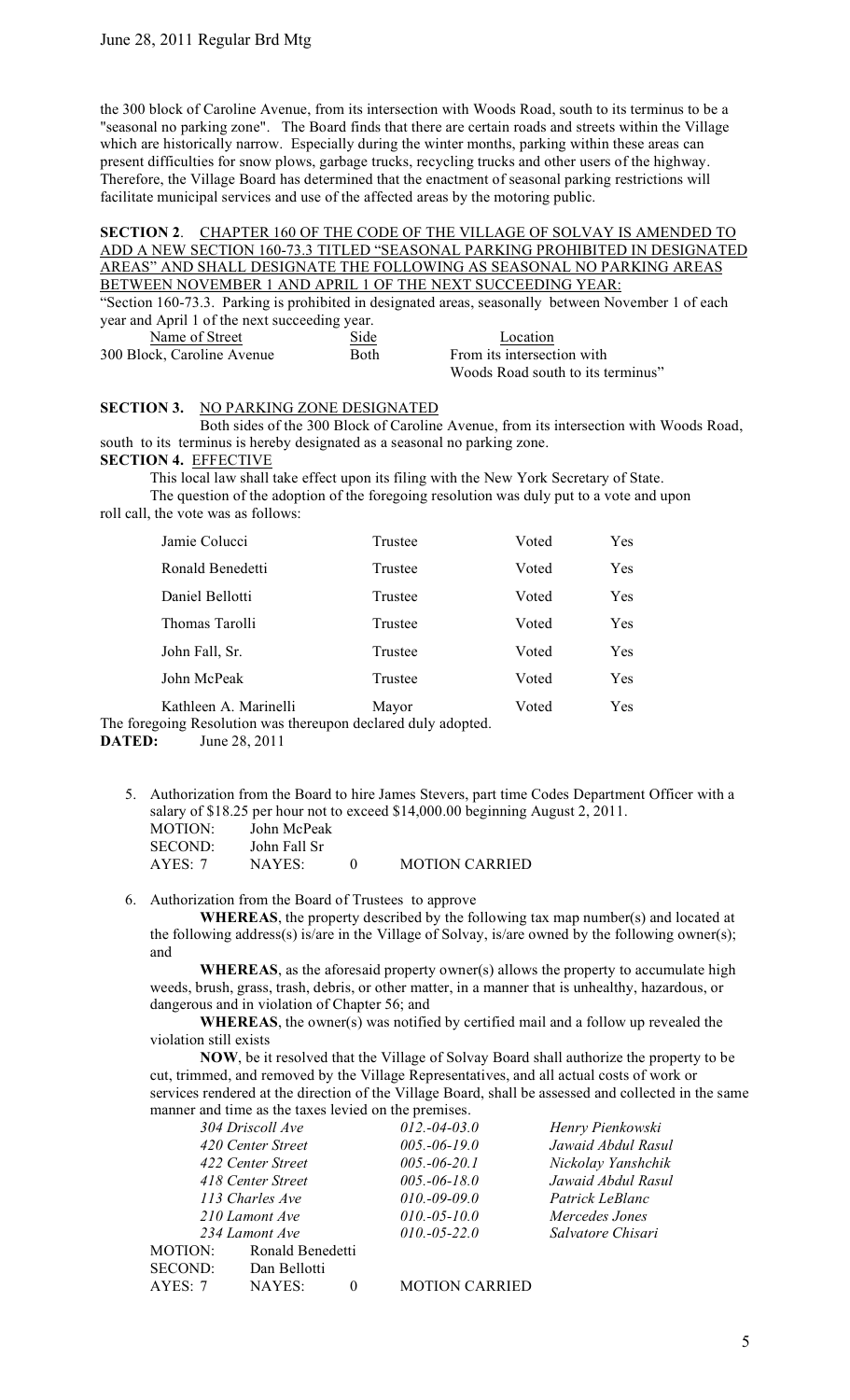7. Authorization from the Board to pay Costello, Cooney & Fearon, PLLC \$10,627.55 for services rendered for the month of May, 2011.

| MOTION:        | Ronald Benedetti |          |                       |
|----------------|------------------|----------|-----------------------|
| <b>SECOND:</b> | John Fall Sr     |          |                       |
| AYES: 7        | NAYES:           | $\theta$ | <b>MOTION CARRIED</b> |

8. Authorization from the Board to approve the extension contract with C&S Companies with regard to the Landfill monitoring program and authorizing the Mayor to sign said contract extension. MOTION: John McPeak

| SECOND: | Ronald Benedetti |                       |
|---------|------------------|-----------------------|
| AYES: 7 | NAYES:           | <b>MOTION CARRIED</b> |
|         |                  |                       |

9. Authorization from the Board to approve Mathews Avenue Phosphorus Removal and Stormwater Filtration Project SEQR Determination **NOW, THEREFORE, BE IT:**

**RESOLVED** that the following are involved agencies. That the Village of Solvay Board of trustees will proceed as the lead agency. That this a type 1 action for purposes of SEQR. Directing that counsel or village engineers circulate the lead agency notice to the involved agencies as follows:

 NYSDEC Onondaga County WEP NYSHD EPA NYSSHPO EFC-GIGP CNYRPD

That Mathews Avenue Phosphorus Removal and Stormwater Filtration Project is a Type I action and will involve a coordinated review with more than one agency. Part 1 of the EAF will be transmitted to all involved agencies and they will be notified that a lead agency must be agreed

upon.<br>MOTION: MOTION: John McPeak<br>SECOND: Jamie Colucc Jamie Colucci AYES 7 NAYES 0 MOTION CARRIED

10. Authorization from the Board for Authorization for the execution of grant agreement

## **NOW, THEREFORE, BE IT:**

**RESOLVED** that the Village of Solvay a Grant Agreement with the NYS Environmental Facilities Corporation for the Mathews Avenue Phosphorus Removal and Stormwater Filtration Project and authorizes the Mayor of the Village of Solvay Kathleen Marinelli to sign the grant agreement.

# **Local match documentation for Construction Grants (10% local match)**

#### **NOW, THEREFORE, BE IT:**

MOTION: John McPeak

**RESOLVED** that the Village of Solvay authorizes and appropriates a minimum of 10% local match as required by the Green Innovation Grant Program for the GIGP project The Mathews Avenue Phosphorus Removal and Stormwater Filtration Project. Under the GIGP program, this local match must be at least 10% of the total actual project costs. The maximum local share appropriated subject to any changes agreed to by the Village of Solvay Village Board shall not exceed \$29,551.20 based upon a total estimated maximum project cost of \$295,512.10 The Mayor of the Village of Solvay and the Solvay Village Board may increase this local match through the use of in kind services during the construction phase of the project. Therefore the Village Board of trustees authorizes and appropriates the sum of \$29,551.20 is its local share for the EFC-GIGP grant.

| MUTIUN:        | John McPeak  |                       |
|----------------|--------------|-----------------------|
| <b>SECOND:</b> | John Fall Sr |                       |
| AYES: 7        | NAYES:       | <b>MOTION CARRIED</b> |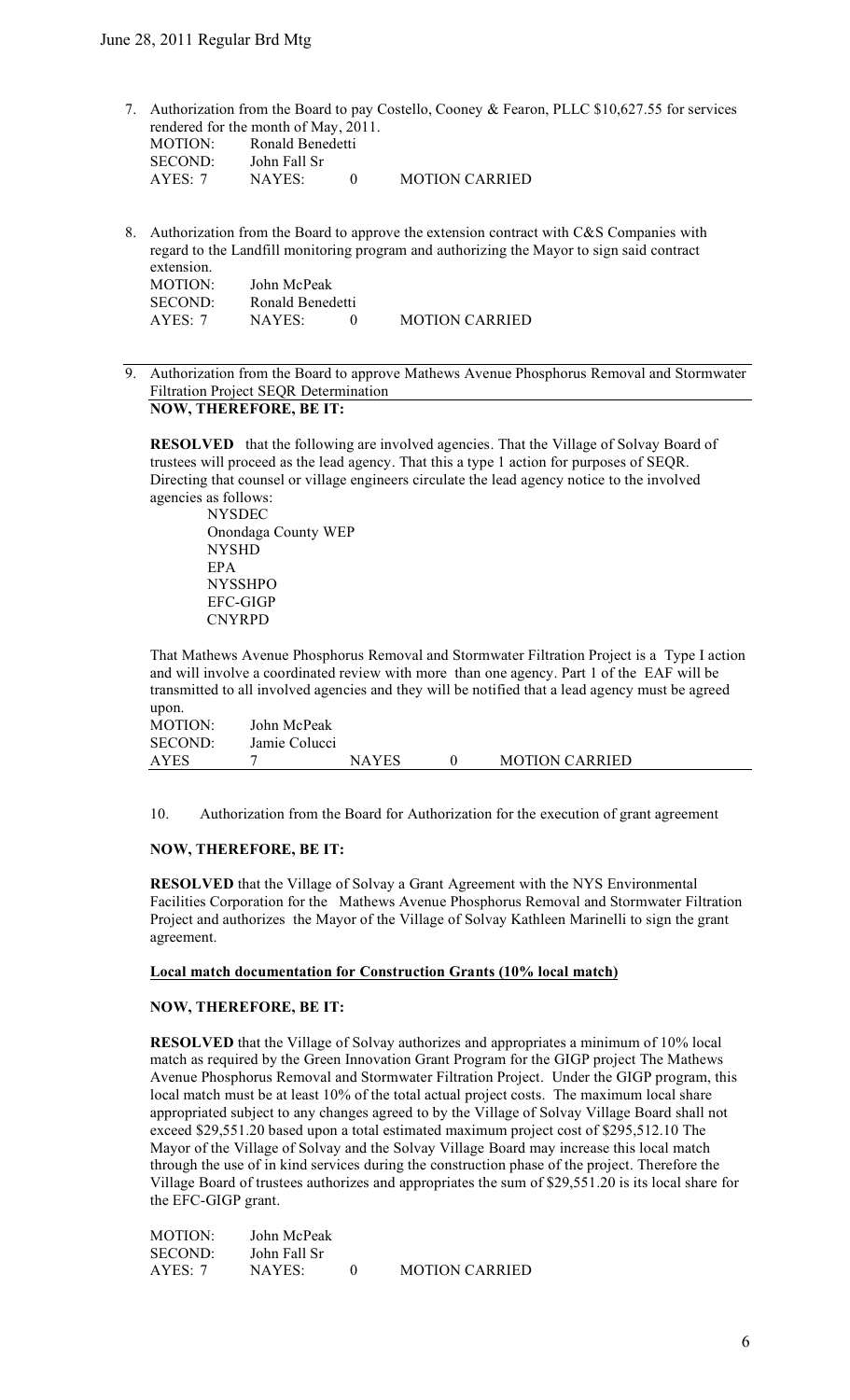11. Authorization from the Board for Authorization for the execution of the Legal Agreement

## **NOW, THEREFORE, BE IT:**

**RESOLVED** that the Village of Solvay authorizes the Mayor to accept a cost proposal from **Costello, Cooney & Fearon, PLLC** to provide legal service for the Mathews Avenue Phosphorus Removal and Storm Water Filtration System for an amount not to exceed \$13,751.20 as outlined in it's cost proposal. MOTION: John McPeak SECOND: John Fall Sr AYES 7 NAYES 0 MOTIONED CARRIED

12. Authorization from the Board for the Green Innovation Grant Program Mathews Avenue Phosphorus Removal and Storm Water Filtration System EFC-GIGP Grant Engineering Costs Project No. 9811

We propose to render professional engineering services in connection with the above project.

Our services during design and bidding phase will consist of meeting with the Highway Superintendent and Trustees to determine the extent of the project and in kind service participation from the Village work force. Once that phase is complete, we will prepare drawings, bid documents, and advertise for bids. We will then assist the Village in securing Bids, tabulating and analyzing bid results and check the low bidder qualifications and furnish a recommendation on the award of the bid. Our office will meet with the Village of Solvay and the Environmental Facilities Corporation-GIGP to ensure that the contractors met the minority requirements set forth by State and Federal Agencies. Once the Village accepts the bid, we will execute the contract. Our estimated fee for the design and bidding phase is \$22,700.00. We will not exceed this estimate without prior notice to and authorization from you and an explanation of the circumstances leading to an increase.

W-M Engineers, P.C. will represent the Village of Solvay during the construction phase. Prior to the start of construction we will review submittals and meet with the contractor to review project scheduling. We will make visits to the site at intervals appropriate to the various stages of construction to observe the progress and quality of the work, observe performance tests required by the Specifications, and if the work is proceeding in accordance with the Contract Documents. Once the project is substantially complete, we will complete a payment estimate based on the quantities placed at the unit prices found in the bid documents. While we can make no guarantee on the cost of construction observation, we have estimated a cost of \$9,000.00.

You will pay us for our services according to our current municipal rates and we will bill you monthly for services rendered.

| MOTION:     | John McPeak  |              |                         |
|-------------|--------------|--------------|-------------------------|
| SECOND:     | John Fall Sr |              |                         |
| <b>AYES</b> |              | <b>NAYES</b> | <b>MOTIONED CARRIED</b> |

13. Authorization from the Board of Trustees to accept one million dollar insurance coverage for errors and admission coverage from ISAFE. This is an addendum to the original contract dated June 22, 2011.

| MOTION:     | John McPeak   |              |                         |
|-------------|---------------|--------------|-------------------------|
| SECOND:     | Jamie Colucci |              |                         |
| <b>AYES</b> |               | <b>NAYES</b> | <b>MOTIONED CARRIED</b> |

**\*\*\*\*\*\*\*\*\*\*\*\*\*\*\*\*\*\*\*\*\*\*\*\*\*\*\*\*\*\*\*\*\*\*\*\*\*\*\*\*\*\*\*\*\*\*\*\*\*\*\*\*\*\*\*\*\*\*\*\*\*\*\*\*\*\*\*\*\*\*\*\*\*\*\*\***

Resolved that this Board move into Executive Session to discuss a contract and personnel matter. Time 7:55 p.m.

| <b>MOTION:</b> | John Fall Sr     |              |                         |
|----------------|------------------|--------------|-------------------------|
| SECOND:        | Ronald Benedetti |              |                         |
| <b>AYES</b>    |                  | <b>NAYES</b> | <b>MOTIONED CARRIED</b> |